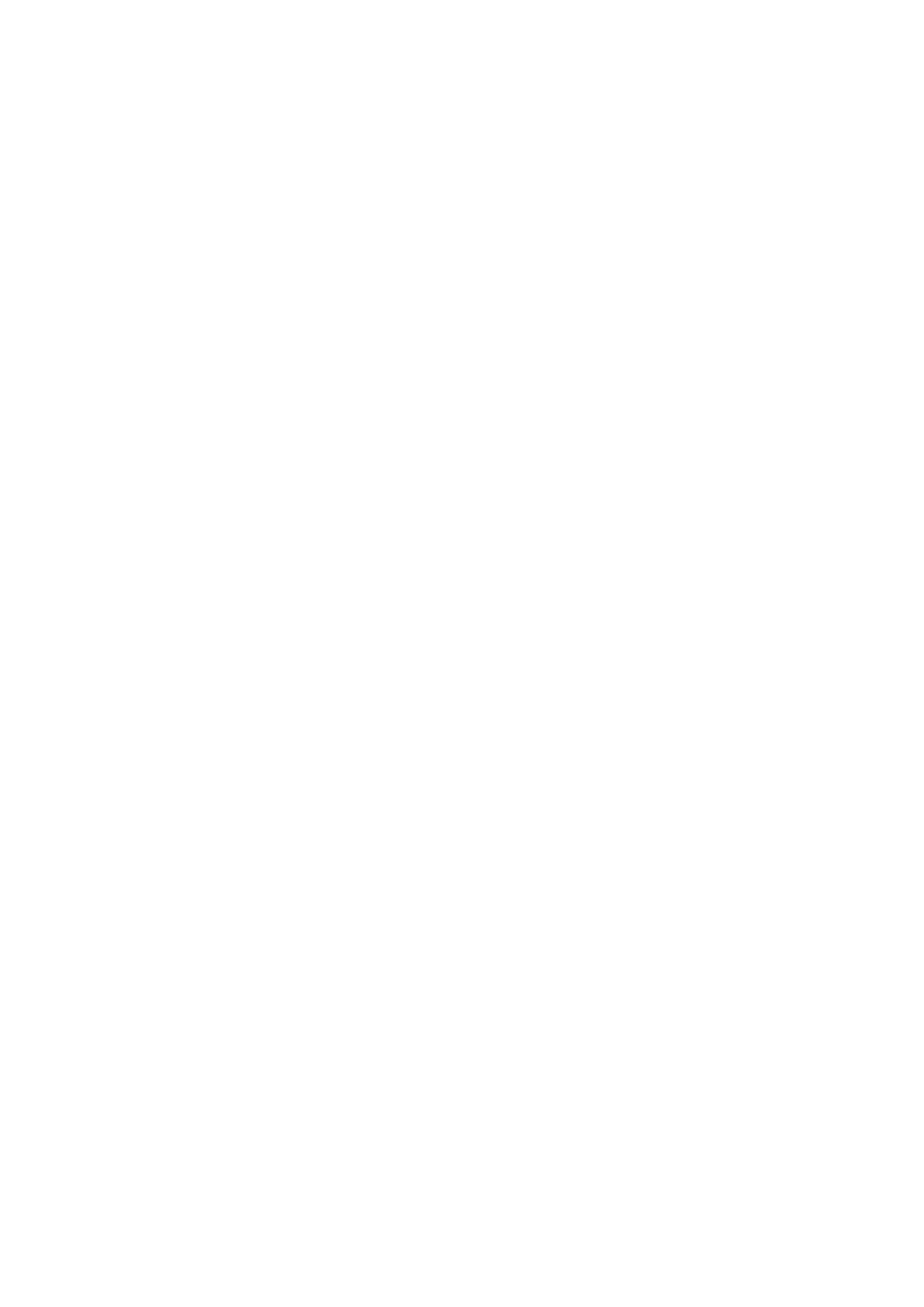

### **DRAFT DORMANT BANK ACCOUNTS (JERSEY) LAW 2017 (APPOINTED DAY) ACT 201-**

#### **REPORT**

The Dormant Bank Accounts (Jersey) Law 2017 ("the Law"), introduces a regime for the transfer, to the Jersey Reclaim Fund, of funds in accounts held in Jersey banks (as defined in the Law) which have been dormant for at least 15 years. Eventually, monies transferred under the regime will be used for charitable and other related causes.

The Law was adopted by the States on 28th June 2016, sanctioned by Order of Her Majesty in Council on 15th February 2017, and registered in the Royal Court on 24th February 2017.

The Draft Dormant Bank Accounts (Jersey) Law 2017 (Appointed Day) Act 201- ("the Appointed Day Act") brings the Law into force in 2 parts. The majority of the Articles will come into force on 17th July 2017, formally establishing a fund to be known as the 'Jersey Reclaim Fund', and enabling the regime for the reporting and transfer of dormant bank accounts by the banks to come into operation.

It is intended that Article 20 (and the connected provisions) will be brought into force by a further Appointed Day Act in the Autumn of 2017. It is only once the likely size of the Jersey Reclaim Fund is ascertained, that the appropriate policies and procedures required by Article 20 in respect of distributions can be settled, and a corresponding Order made. No distributions for charitable and other related causes (or at all) can be made from the Jersey Reclaim Fund until Article 20 is operational.

#### **Collective Responsibility under Standing Order 21(3A)**

The Council of Ministers has a single policy position on this proposition, and as such, all Ministers, and the Assistant Ministers to the Chief Minister, are bound by the principle of collective responsibility to support the proposition, as outlined in the Code of Conduct and Practice for Ministers and Assistant Ministers [\(R.11/2015](http://www.statesassembly.gov.je/AssemblyReports/2015/R.11-2015.pdf) refers).

#### **Financial and manpower implications**

There are no additional financial or manpower implications for the States arising from the adoption of this draft Act.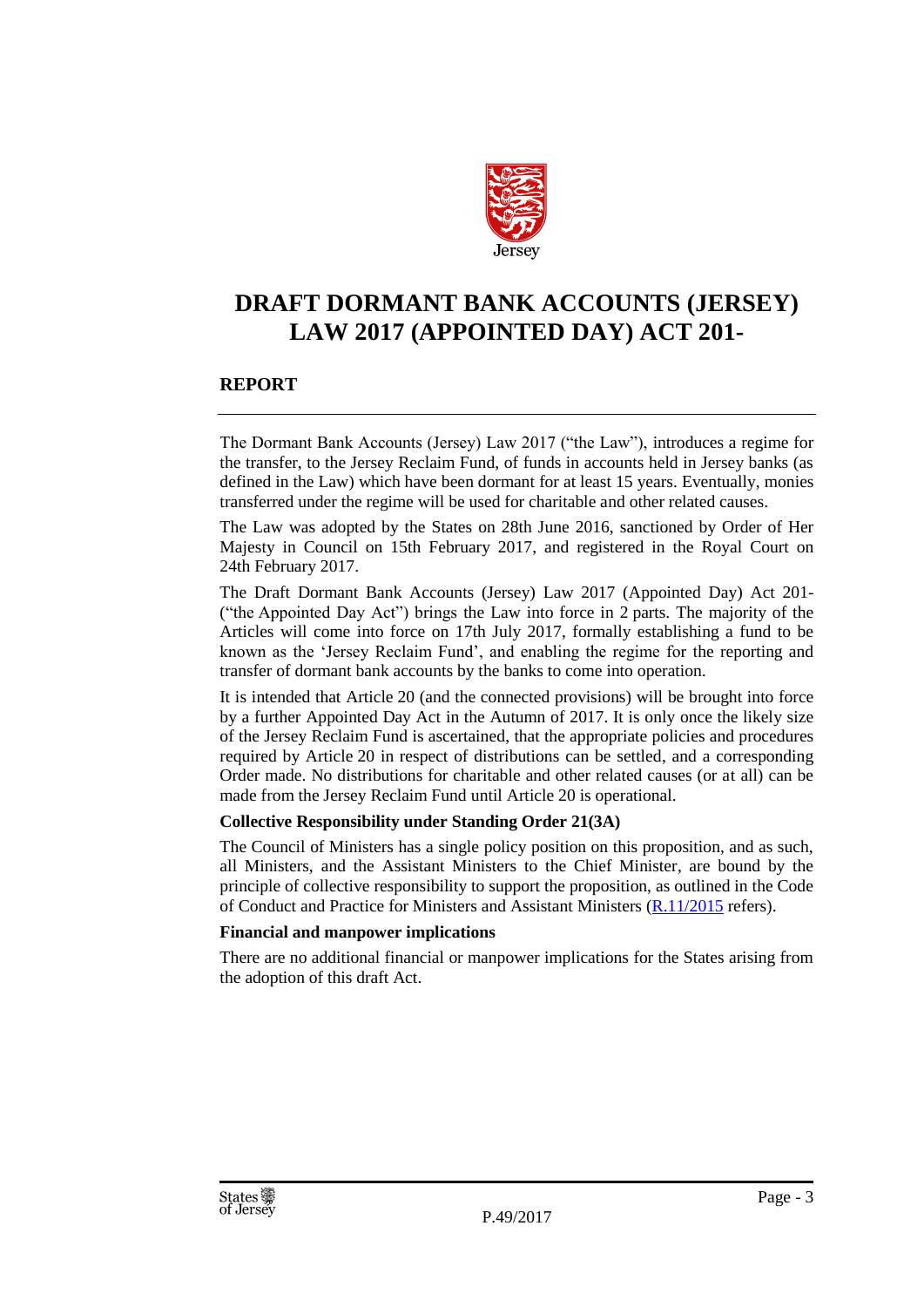#### **Explanatory Note**

This Act brings the Dormant Bank Accounts (Jersey) Law 2017 into force on 17th July 2017, with the exception of Article 20 (distribution of Fund money) and other provisions that rely on Article 20 being in force.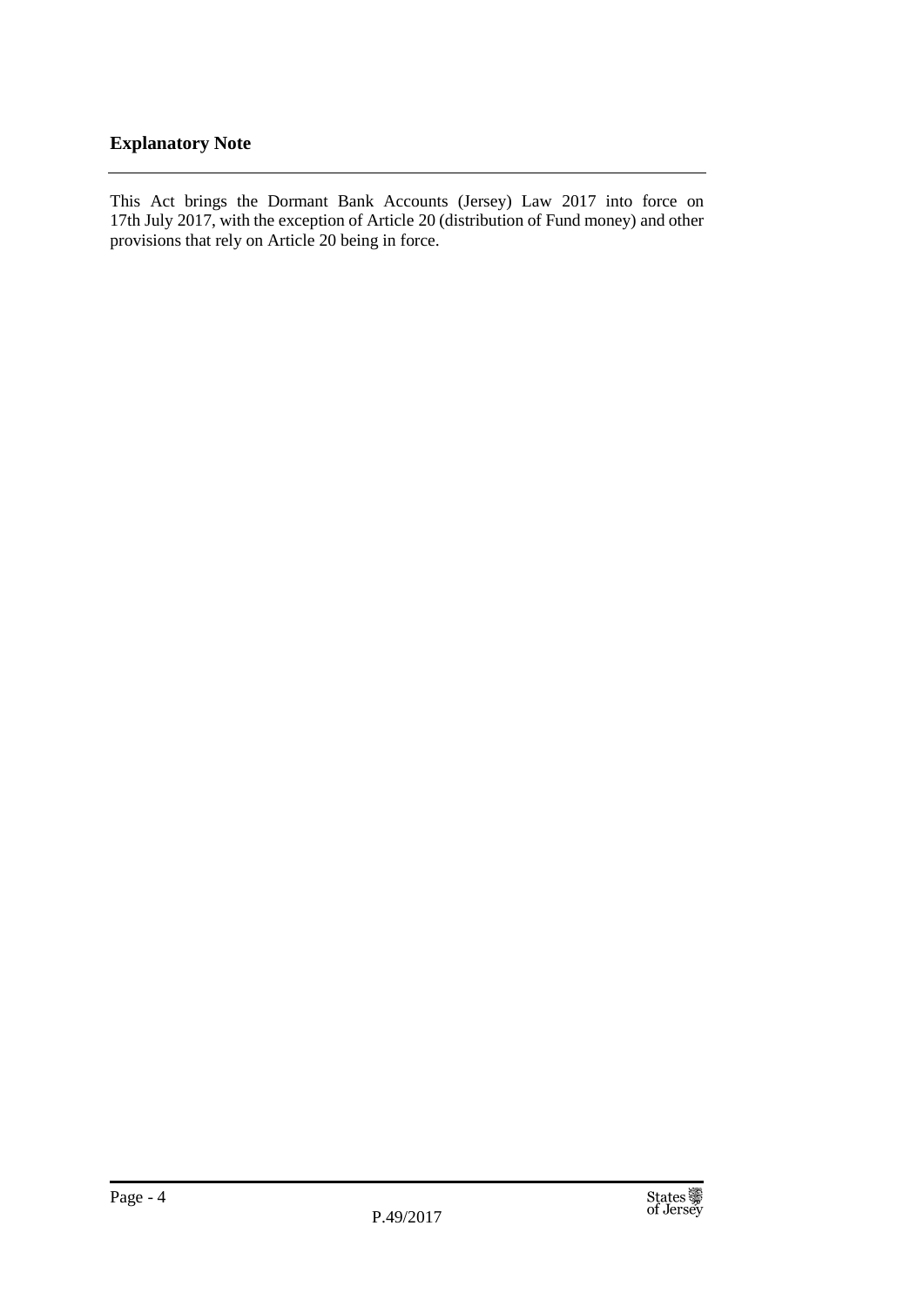

## **DRAFT DORMANT BANK ACCOUNTS (JERSEY) LAW 2017 (APPOINTED DAY) ACT 201-**

*Made [date to be inserted] Coming into force [date to be inserted]*

**THE STATES**, in pursuance of Article 31(2) of the Dormant Bank Accounts (Jersey) Law  $2017$ <sup>1</sup>, have made the following Act  $-$ 

#### **1 Commencement of Law**

The Dormant Bank Accounts (Jersey) Law 2017<sup>2</sup> , with the exception of Articles 10(1)(d), 20 and 30(3), shall come into force on 17th July 2017.

#### **2 Citation**

This Act may be cited as the Dormant Bank Accounts (Jersey) Law 2017 (Appointed Day) Act 201-.